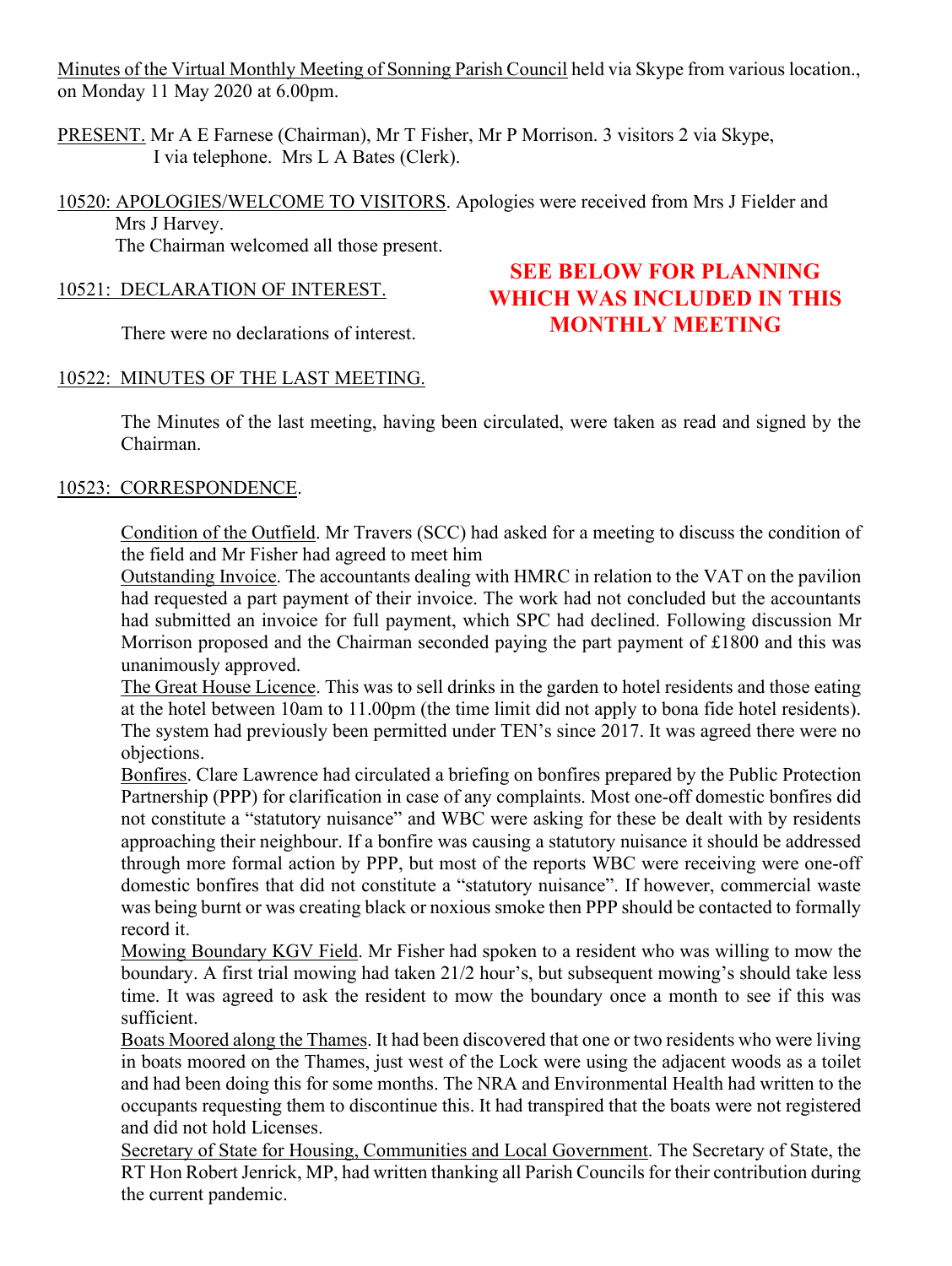### 10524: PLANNING.

Report. The Chairman said that Little Gogs Farm, Holme Park Farm Lane. (193344), 22 Pound Lane (200435) and 2 Hawthorn Way (200452), had been approved.

The following applications were on going). 11 South Drive (200757).: Chyreen (200775).

The following applications had been approved. Little Gogs Farm, Holme Park Farm Lane: 22 Pound Lane (200435): 2 Hawthorn Way (200452).

The following applications had been refused. No refusals.

The following applications had been withdrawn. None.

The following new applications had been received. Star Court, Thames Street, (200747). Full application for the erection of a dwelling and ancillary garage with habitable accommodation to the first-floor following demolition of the existing dwelling and garage. 12/05/20 Thatched Cottage, Sonning Lane (200904). Householder application for the proposed erection of a part first floor par two storey side extension plus basement extension, changes to fenestration, erection of new detached triple garage with first floor accommodation and creation of new swimming pool, following demolition of existing garage and greenhouse. 13/05/20

Neighbourhood Plan. This was on hold.

The following applications were discussed in order to agree comments.

Thatched Cottage (200904). The Chairman said that the existing property was a fine example of a large thatched dwelling, one of only 4 thatched dwellings in Sonning, and lovely as it was. The Chairman asked Mr Bailey, the applicant, about the thatching and the new swimming pool. Mr Bailey said that the roof was of Norfolk Reed had to be rethatched as required by his insurance company and the pool was to be reoriented to allow for the extension. Following discussion, it was agreed that there were no objections to the proposal and to recommend approval.

Star Court. (200747) Mr Fisher said that due to the lockdown he hadn't been able to consult neighbours as usual, however a similar application already had approval. The site was located in the Conservation Area close to several Grade 1 & 11 houses. The proposed dwelling would not be visible from Thames Street and the flat roof was lower than the that of the existing dwelling. The new dwelling would be seen from the Atrium, but trees would be planted along that boundary. The proposed dwelling was of a contemporary design, more energy efficient and included a large roof terrace, which was considerably larger that the one included in the existing planning permission. There was a potential for overlooking the Atrium, but this was mitigated by 2m high louvred sight screens over most of its length, as a self-build there was no CIL liability. A garage annex with habitable (guest) accommodation above was included in the application. A significant number of trees on the site were designated to be removed, some under the existing permission, many were category C but some category B were to be removed to allow landscape enhancement. Bat and Greater Crested Newt Survey's had been undertaken, as mitigation 6 bat boxes were to be fitted to two trees and, as there were no ponds in the area it was unlikely that GC Newts would be found. Mr Murphy, who had difficulty joining the meeting now joined via telephone and was upset that he hadn't been able to make his comments during the discussion and suggested that the Council had treated all his applications in a less favourable manner than the applications for Star Court. The Chairman said that if Mr Murphy wanted to voice his concerns about previous application this was not the correct forum and suggested that Mr Murphy wrote to express his disquiet. As deadline for comments was not until 22 May it was agreed to postpone any comments on this application until 18 May when it was hoped that Mr Murphy would have the opportunity the make his views know.

Sonning Golf Club (200951). This application was discussed briefly although it was scheduled for discussion at the next planning meeting on 18 May. The Chairman said that the outline plans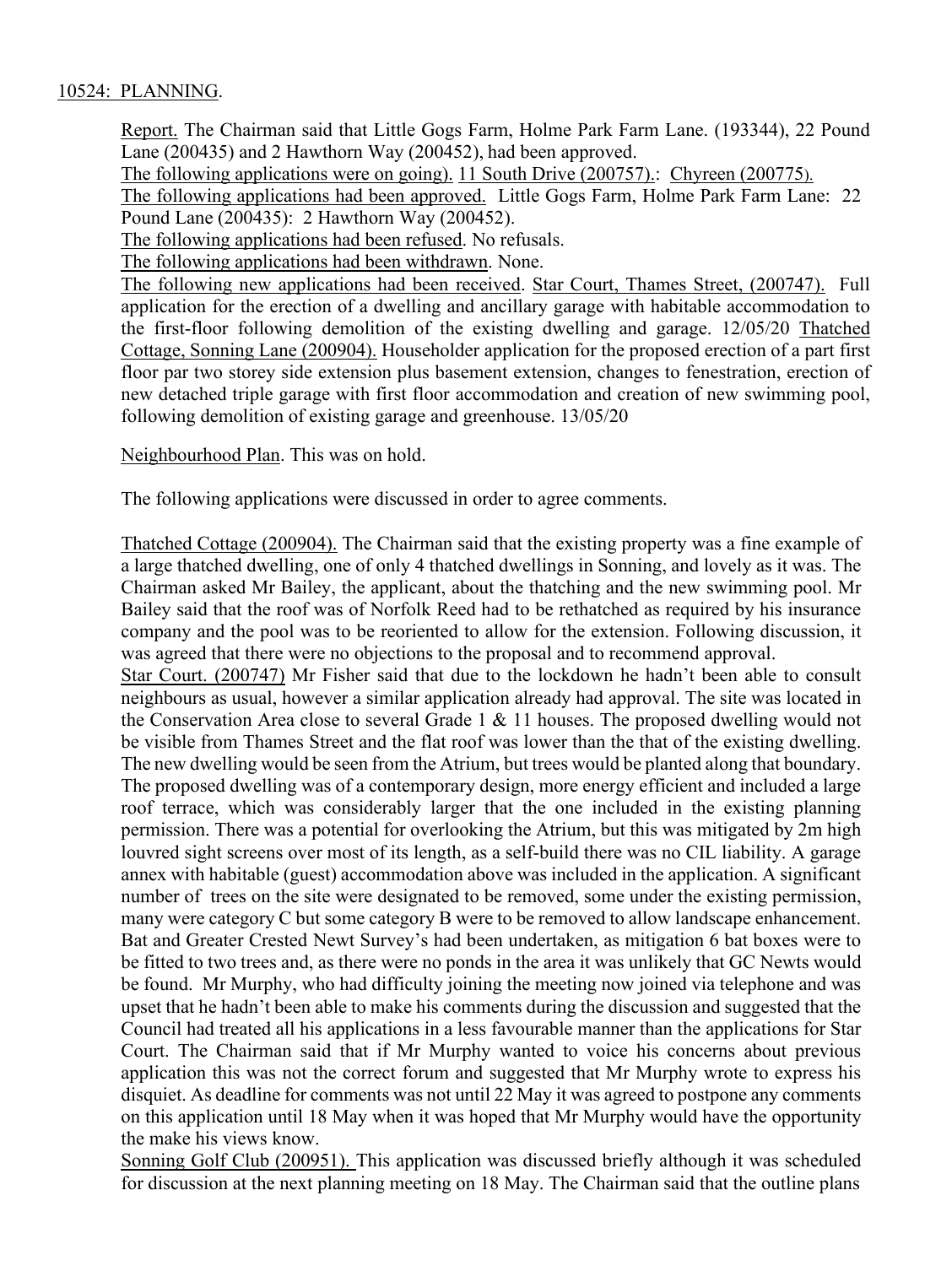### 10524: PLANNING (Cont'd).

for the Golf Club, which had been allowed at appeal, had included an artist drawing, which indicated 13 1  $\frac{1}{2}$  storey dwellings, the full application was for 13 much larger 2  $\frac{1}{2}$  storey dwellings and indicated a gap into the adjoining golf practice area as phase 2 of the development. The access to the current proposed development would be putting additional pressure on a very busy part of Pound Lane and extending the development would increase this. Mr Morrison and Mr Fisher would look at the proposal in more detail ready to discuss on 18 May.

#### 10525: PARISHIONERS QUESTIONS.

There were no questions.

### 10526: FINANCE.

- a) Report. The Clerk had circulated a report, which was noted.
- b) Payment of Accounts. Mr Morrison proposed, and Mr Fisher seconded making the following payments and this was unanimously approved.

| Date     | Chq | Name         | <b>Service Item</b> | Gross  | <b>VAT</b> | <b>Net</b> | Committee        | Sub-committee |
|----------|-----|--------------|---------------------|--------|------------|------------|------------------|---------------|
| 24/04/20 | 693 | Sonning PCC  | Donation<br>Part    | 50.00  | 0.00       | 50.00      | <b>DONATIONS</b> | Sonning PCC   |
|          |     |              | (shortfall)         |        |            |            |                  |               |
| 24/04/20 | 694 | Sue Ryder    | Donation<br>Part    | 50.00  | 0.00       | 50.00      | <b>DONATION</b>  | Sue Ryder     |
|          |     |              | (shortfall)         |        |            |            |                  |               |
| 24/04/20 | 695 | Sonning Land | Mow Play area       | 32.00  | 0.00       | 32.00      | REC.             | Mow play area |
| 24/04.20 | 695 | Sonning Land | Mow Wharf           | 28.00  | 0.00       | 28.00      | <b>ENVIRON</b>   | Mow Wharf/    |
| 24/04/20 | 696 | Inland Rev.  | Tax                 | 151.25 | 0.00       | 151.25     | <b>CLERK</b>     | <b>TAX</b>    |
| 24/04/20 | 696 | Inland Rev.  | NIC                 | 99.03  | 0.00       | 99.03      | <b>CLERK</b>     | NIC           |
| 24/04/20 | 697 | <b>SLCC</b>  | <b>Annual Subs</b>  | 161.00 | 0.00       | 161.00     | <b>ADMIN</b>     | Subscriptions |
|          |     |              | <b>TOTAL</b>        | 571.28 | 0.0        | 571.28     |                  |               |

SPC PAYMENT OF ACCOUNTS MAY (1 to 30 April '20)

- c) Income & Expenditure Accounts. Mr Morrison had prepared the 2019/20 Income and Expenditure accounts, which had been circulated. The Chairman proposed accepting the accounts. Mr Fisher seconded and this was unanimously approved.
- d) CIL Contribution to Loddon Flood Scheme. WBC had asked the Clerk if SPC would be prepared to contribute towards a flood defence scheme for the River Loddon. There were no details, but WBC had been asked to give prior warning about any request for contributions rather than putting them straight onto the official request. All Northern parishes were being asked to contribute. It was agreed that at this stage the answer was to refuse the request.

# 10527: HIGHWAYS

Speed Indicators (SID). Mr Fisher said he had sent a report, which he referred to. The highest speed had been 55mph in Pound Lane. The average speed was between 25 mph and 30 mph. The percentage of vehicles using the road was creeping up after an initial reduction following the lockdown. Although there were fewer vehicles on the road the speed had increased. The average speed was 22.5mph and the percentage of vehicles over the 20mph speed limit was 75%..